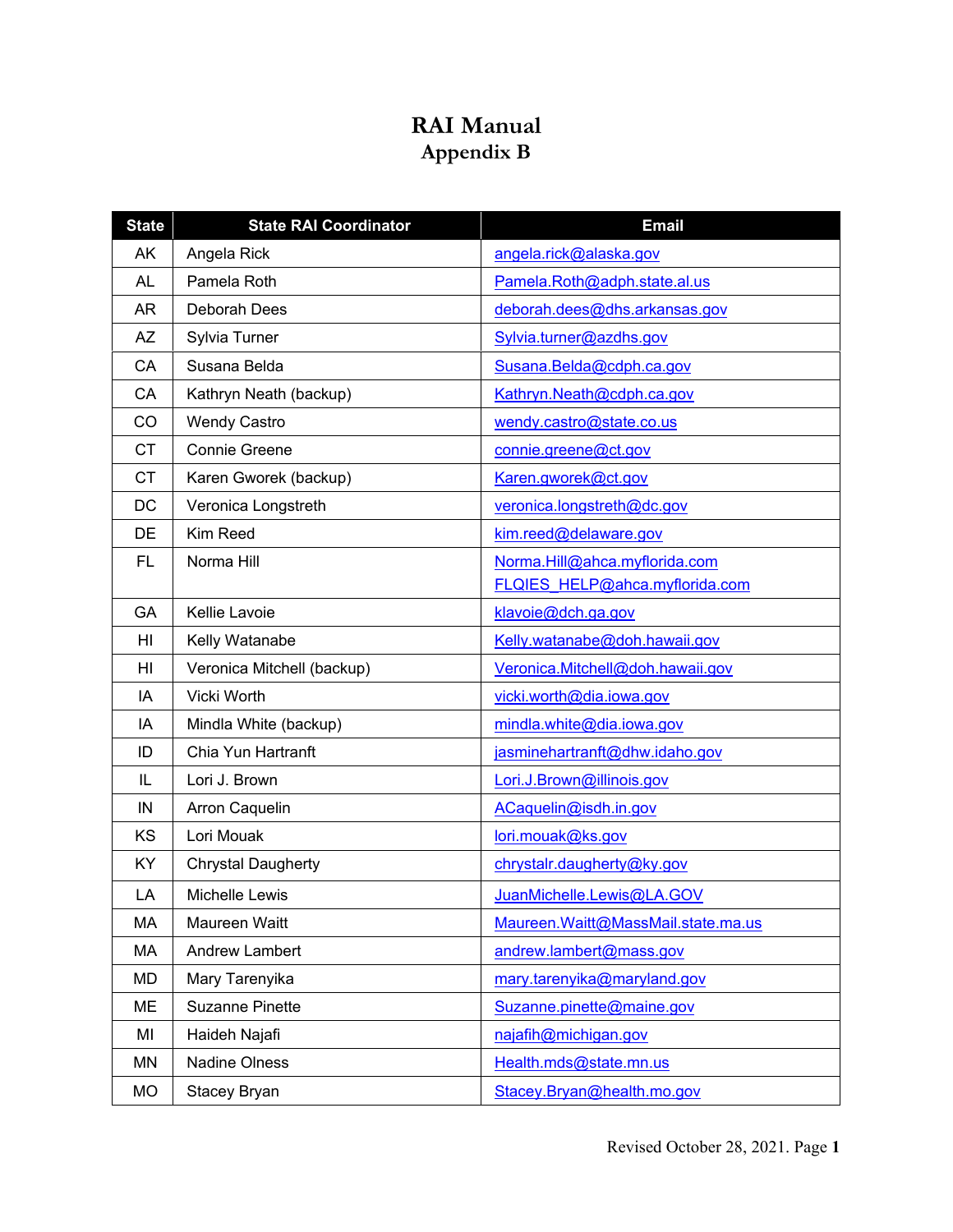| <b>State</b>   | <b>State RAI Coordinator</b>         | <b>Email</b>                      |
|----------------|--------------------------------------|-----------------------------------|
| <b>MO</b>      | Danette Beeson (backup)              | Danette.Beeson@health.mo.gov      |
| <b>MS</b>      | <b>Gloria Daughtry</b>               | Gloria.Daughtry@msdh.ms.gov       |
| MT             | Lori Latham                          | LLatham@mt.gov                    |
| MT             | Tensina Smith (backup)               | Tensina.Smith@mt.gov              |
| <b>NC</b>      | <b>Janet Brooks</b>                  | Janet.Brooks@dhhs.nc.gov          |
| <b>ND</b>      | Kelly Beechie                        | kbeechie@nd.gov                   |
| <b>NE</b>      | Daniel Taylor                        | daniel.taylor@nebraska.gov        |
| <b>NH</b>      | Vacant                               |                                   |
| <b>NJ</b>      | Kareen Villano                       | nj.cmsdatastaff@doh.nj.gov        |
| <b>NJ</b>      | Arlene McNinch (backup)              | arlene.mcninch@doh.nj.gov         |
| <b>NM</b>      | Rosie Brandenberger                  | rosie.brandenberger@state.nm.us   |
| <b>NM</b>      | Francine Arguello                    | Francine.arguello2@state.nm.us    |
| <b>NV</b>      | Carol Eastburg                       | ceastburg@health.nv.gov           |
| <b>NV</b>      | Jeanne Hesterlee (backup)            | mhesterlee@health.nv.gov          |
| <b>NY</b>      | Maria Copperwheat                    | mds3@health.ny.gov                |
| OH             | Cheryl Moya                          | Cheryl.Moya@odh.ohio.gov          |
| OK             | Diane Henry                          | DianeH@health.ok.gov              |
| <b>OR</b>      | Joy Ramsby                           | joy.m.ramsby@dhsoha.state.or.us   |
| PA             | <b>Kiera Price</b>                   | QA-MDS@pa.gov                     |
| <b>PR</b>      | Lourdes Cruz                         | lcruz@salud.gov.pr                |
| R <sub>l</sub> | Jessica Marcaccio                    | jessica.marcaccio@health.ri.gov   |
| SC             | Vacant                               |                                   |
| <b>SD</b>      | Susan Bakker                         | susan.bakker@state.sd.us          |
| <b>TN</b>      | <b>Oreather Bell</b>                 | Oreather.Bell@tn.gov              |
| <b>TX</b>      | Susan Edgeman                        | Susan.Edgeman@hhs.texas.gov       |
| <b>TX</b>      | <b>MDS Coding/Clinical Questions</b> | RAI MDS@hhs.texas.gov             |
| UT             | Erin Lloyd                           | erinlloyd@utah.gov                |
| VA             | Diana Marsh                          | diana.marsh@vdh.virginia.gov      |
| VT             | Suzanne Leavitt                      | Suzanne.Leavitt@vermont.gov       |
| <b>WA</b>      | Donna Zaglin                         | Donna.Zaglin@dshs.wa.gov          |
| WI             | <b>Heather Newton</b>                | heathera.newton@dhs.wisconsin.gov |
| WV             | Joyce Settle                         | joyce.f.settle@wv.gov             |
| WV             | <b>Tina Maher</b>                    | Tina.E.Maher@wv.gov               |
| WY             | <b>Timothy Cozad</b>                 | timothy.cozad@wyo.gov             |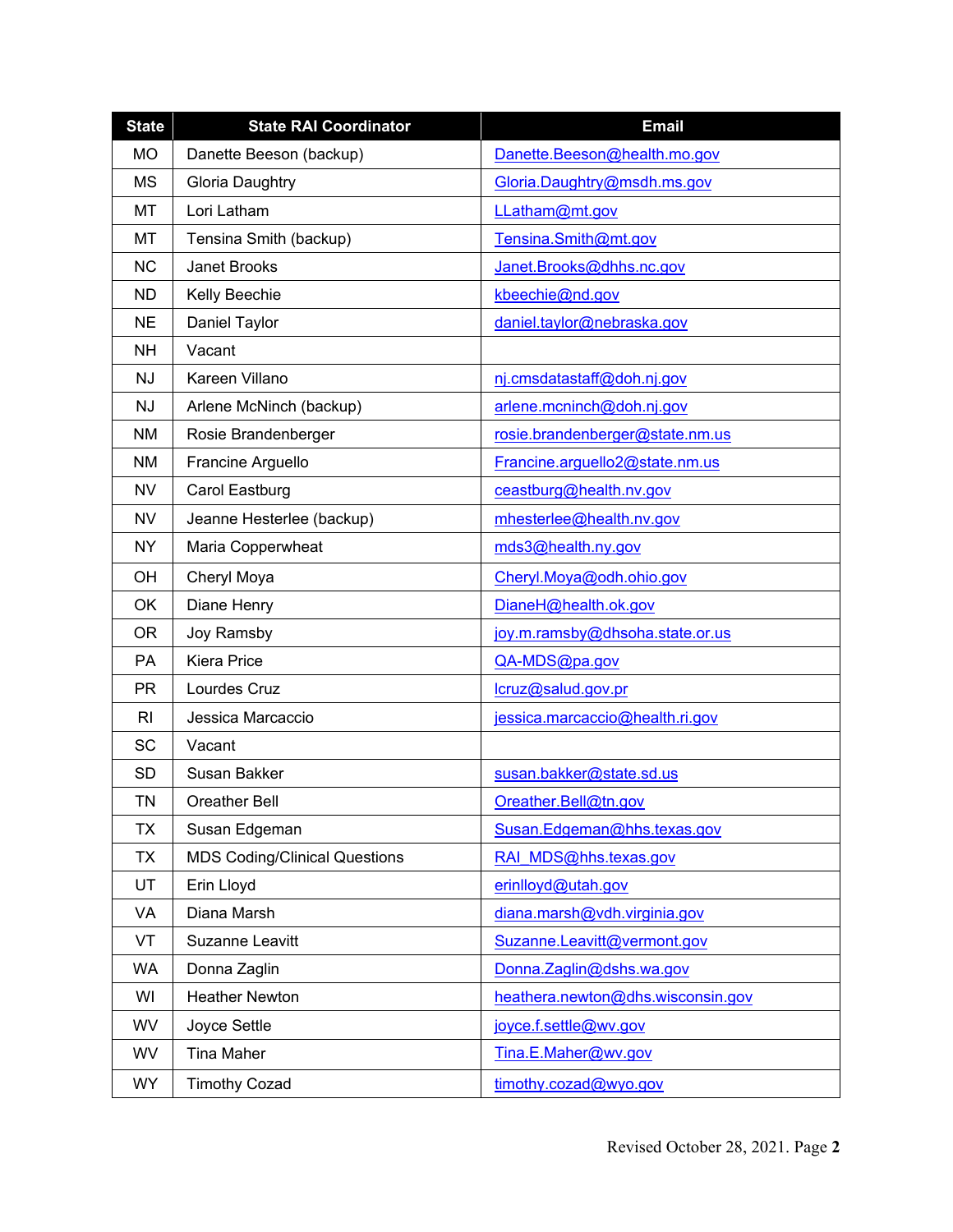| <b>State/Region</b> | <b>RAI Coordinator Panel Member</b> | <b>Email</b>                    |
|---------------------|-------------------------------------|---------------------------------|
| CA                  | Susana Belda                        | Susana.Belda@cdph.ca.gov        |
| IL                  | Lori Brown                          | Lori.j.brown@illinois.gov       |
| <b>ME</b>           | <b>Suzanne Pinette</b>              | Suzanne.pinette@maine.gov       |
| MN                  | <b>Nadine Olness</b>                | Health.mds@state.mn.us          |
| <b>MO</b>           | Stacey Bryan                        | Stacey.Bryan@health.mo.gov      |
| <b>NM</b>           | Rosie Brandenberger                 | Rosie.Brandenberger@state.nm.us |
| OK                  | Diane Henry                         | DianeH@health.ok.gov            |
| VA                  | Diana Marsh                         | Diana.Marsh@vdh.virginia.gov    |

The RAI Panel is a group of experienced RAI Coordinators who assist CMS and other State RAI Coordinators in answering MDS-related questions. Providers, consultants, and industry associations who have MDS questions should always first contact their State RAI Coordinator, who will then forward questions to the RAI Panel, if needed. When forwarding your questions to the RAI Panel, please be sure to send them to at least three Panel members to ensure your questions are responded to as soon as possible. The RAI Panel is in frequent contact with CMS for consultation and clarification.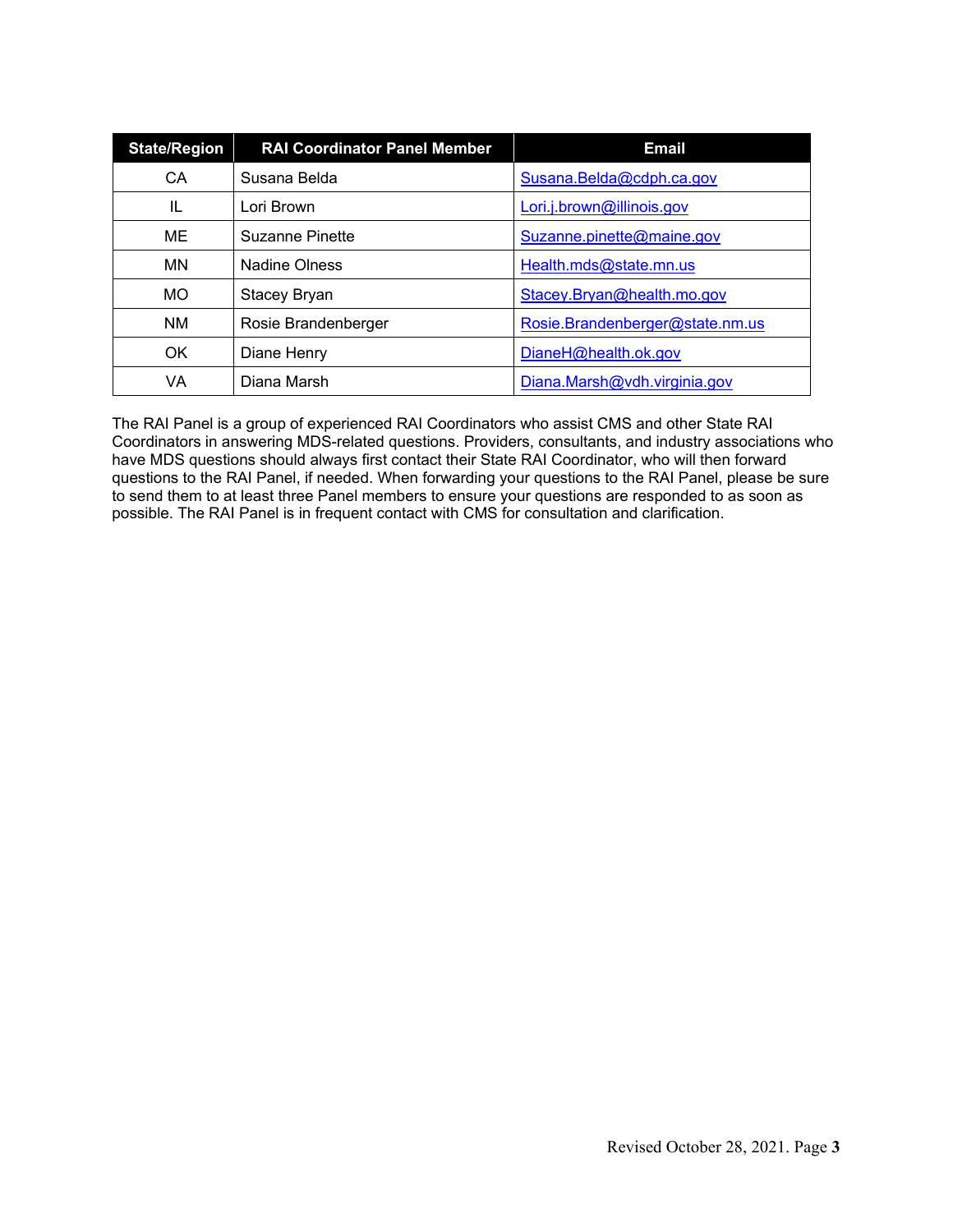| <b>State</b> | <b>MDS Automation Coordinator</b> | <b>Email</b>                        |  |
|--------------|-----------------------------------|-------------------------------------|--|
| AK           | Angela Rick                       | angela.rick@alaska.gov              |  |
| <b>AL</b>    | Mark McDowell                     | Mark.mcdowell@adph.state.al.us      |  |
| AR           | Abbie Palmer                      | Abbie.palmer@arkansas.gov           |  |
| AR           | Paula Day                         | paula.day@arkansas.gov              |  |
| AΖ           | Claudia Montes                    | azlicense@azdhs.gov                 |  |
| CA           | Kaitlin Ashbrook                  | CDPH-ASPEN-HELP@cdph.ca.gov         |  |
| CA           | LoriAnn Sasano                    | CDPH-ASPEN-HELP@cdph.ca.gov         |  |
| CA           | Roberto Toffoletti                | CDPH-ASPEN-HELP@cdph.ca.gov         |  |
| CA           | <b>Stephanie Torres</b>           | CDPH-ASPEN-HELP@cdph.ca.gov         |  |
| CO           | <b>Wendy Castro</b>               | wendy.castro@state.co.us            |  |
| <b>CT</b>    | Surjit Sethuraman                 | surjit.sethuraman@ct.gov            |  |
| DC           | Jeffrey Butler                    | jeffrey.butler@dc.gov               |  |
| DE           | Shailendra Khanal                 | shailendra.khanal@delaware.gov      |  |
| FL           | Jennifer Babcock                  | Jennifer.Babcock@ahca.myflorida.com |  |
| GA           | Kenni Sue Keller                  | kskeller@dch.ga.gov                 |  |
| HI           | Veronica Mitchell (backup)        | Veronica.Mitchell@doh.hawaii.gov    |  |
| ΙA           | Jennifer Knapp                    | jknapp@telligen.com                 |  |
| IA           | Barbara Cox (backup)              | BCox@telligen.com                   |  |
| ID           | <b>Kristy Burns</b>               | kristy@mslc.com                     |  |
| ID           | Stan Rennaux (backup)             | Stanley.Rennaux@dhw.idaho.gov       |  |
| IL           | Jonna Gouchenouer                 | Jonna.Gouchenouer@illinois.gov      |  |
| IN           | James L. Hayes                    | jhayes@isdh.in.gov                  |  |
| KS           | <b>Kristy Burns</b>               | kristy@mslc.com                     |  |
| KY           | Rhonda Littleton-Roe              | Rhonda.littleton@ky.gov             |  |
| LA           | <b>Michael Mire</b>               | Michael.Mire@la.gov                 |  |
| МA           | Vacant                            |                                     |  |
| MD           | Mary Tarenyika                    | mary.tarenyika@maryland.gov         |  |
| MЕ           | <b>Susan Cloutier</b>             | Susan.Cloutier@Maine.gov            |  |
| MI           | Jeffrey Pung                      | Pungj6@michigan.gov                 |  |
| <b>MN</b>    | <b>Brenda Boike-Meyers</b>        | health.MDSOASISTECH@state.mn.us     |  |
| <b>MO</b>    | Danette Beeson                    | Danette.Beeson@health.mo.gov        |  |
| ΜS           | Michelle Austin                   | Michelle.Austin@msdh.ms.gov         |  |
| MS           | Gloria Daughtry                   | Gloria.Daughtry@msdh.ms.gov         |  |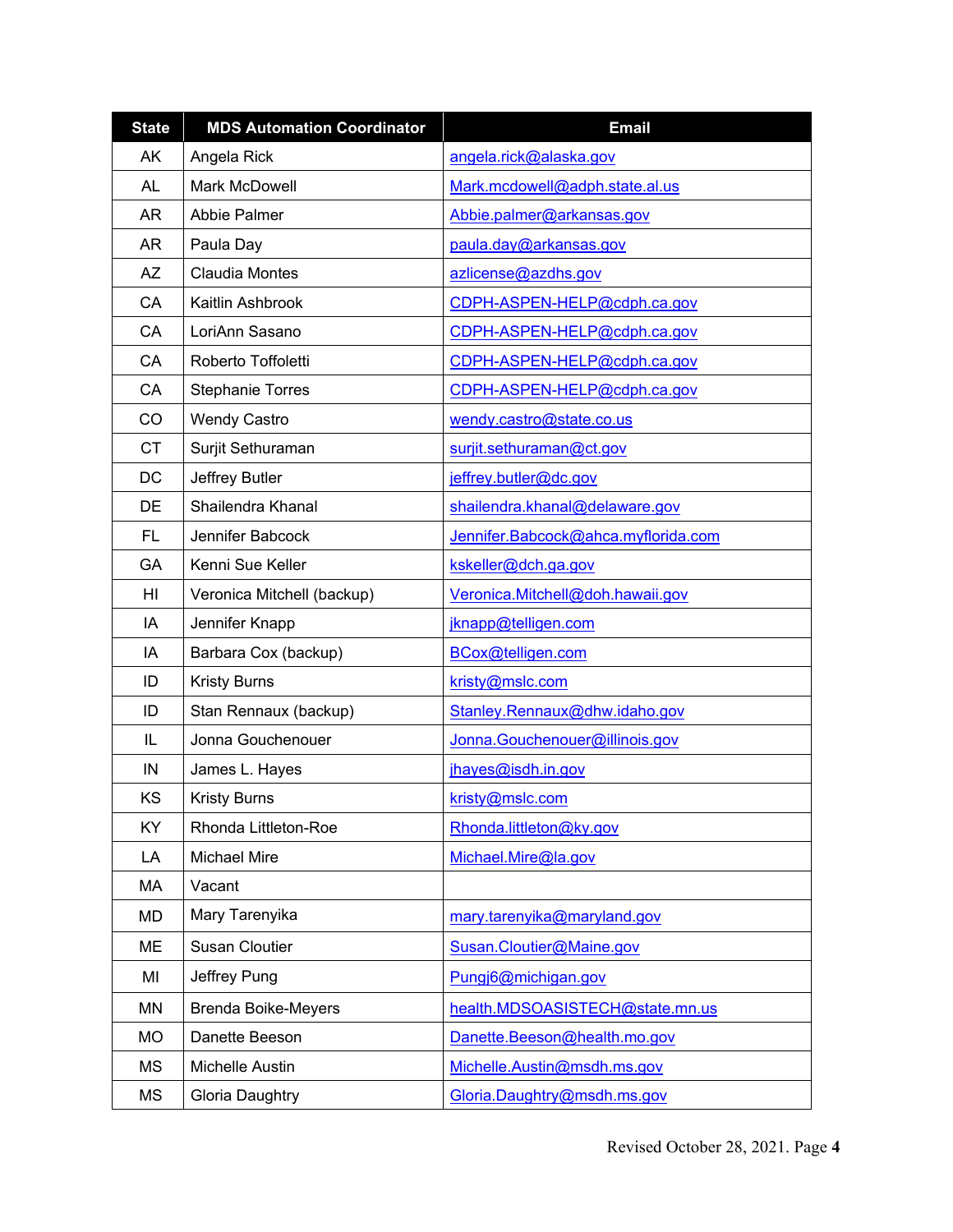| <b>State</b> | <b>MDS Automation Coordinator</b> | <b>Email</b>                       |  |
|--------------|-----------------------------------|------------------------------------|--|
| MT           | Lori Latham                       | LLatham@mt.gov                     |  |
| MT           | <b>Tensina Smith</b>              | Tensina.Smith@mt.gov               |  |
| <b>NC</b>    | Sandra McLamb                     | Sandra.mclamb@dhhs.nc.gov          |  |
| ND.          | <b>Todd Friesz</b>                | toddfriesz@nd.gov                  |  |
| ND.          | Mary Dillman                      | midillman@nd.gov                   |  |
| <b>NE</b>    | Greg Carlson                      | greg.carlson@nebraska.gov          |  |
| <b>NE</b>    | Dawn Sybrant (backup)             | dawn.sybrant@nebraska.gov          |  |
| <b>NH</b>    | Vacant                            |                                    |  |
| <b>NJ</b>    | Eunice Santiago                   | Eunice.Santiago@doh.nj.gov         |  |
| <b>NM</b>    | Rosie Brandenberger               | rosie.brandenberger@state.nm.us    |  |
| <b>NM</b>    | Francine Arguello (backup)        | Francine.arguello2@state.nm.us     |  |
| <b>NV</b>    | Mike L. Guzzetta                  | mguzzetta@health.nv.gov            |  |
| <b>NY</b>    | <b>Greg Schoonmaker</b>           | mds3@health.ny.gov                 |  |
| OH           | Keith Weaver                      | keith.weaver@odh.ohio.gov          |  |
| OK           | <b>Wanda Roberts</b>              | WandaR@health.ok.gov               |  |
| <b>OR</b>    | Jason Woolery                     | jason.r.woolery@dhsoha.state.or.us |  |
| <b>PA</b>    | <b>Ruth Anne Barnard</b>          | rbarnard@pa.gov                    |  |
| <b>PR</b>    | Juan Rivera                       | jrivera@salud.gov.pr               |  |
| <b>RI</b>    | William Finocchiaro               | William.finocchiaro@health.ri.gov  |  |
| <b>SC</b>    | Jesse M. Olivares                 | olivarjm@dhec.sc.gov               |  |
| <b>SD</b>    | Doug Knutson                      | doug.knutson@state.sd.us           |  |
| <b>TN</b>    | John W. Miller                    | John.w.miller@tn.gov               |  |
| <b>TX</b>    | <b>Shimron Gill</b>               | Shimron.gill@hhs.texas.gov         |  |
| UT           | Angela Anderson                   | angelaanderson@utah.gov            |  |
| VA           | Sandy Lee                         | Sandy.lee@vdh.virginia.gov         |  |
| VT           | Tammy Wehmeyer                    | tammy.wehmeyer@vermont.gov         |  |
| <b>WA</b>    | <b>Betty Metz</b>                 | Betty.Metz@dshs.wa.gov             |  |
| WI           | <b>Heather Newton</b>             | heathera.newton@dhs.wisconsin.gov  |  |
| WI           | <b>Emily Virnig</b>               | emily.virnig@dhs.wisconsin.gov     |  |
| WV           | <b>Tina Maher</b>                 | Tina.E.Maher@wv.gov                |  |
| <b>WY</b>    | <b>Tammy Schmitt</b>              | tammy.schmitt@wyo.gov              |  |